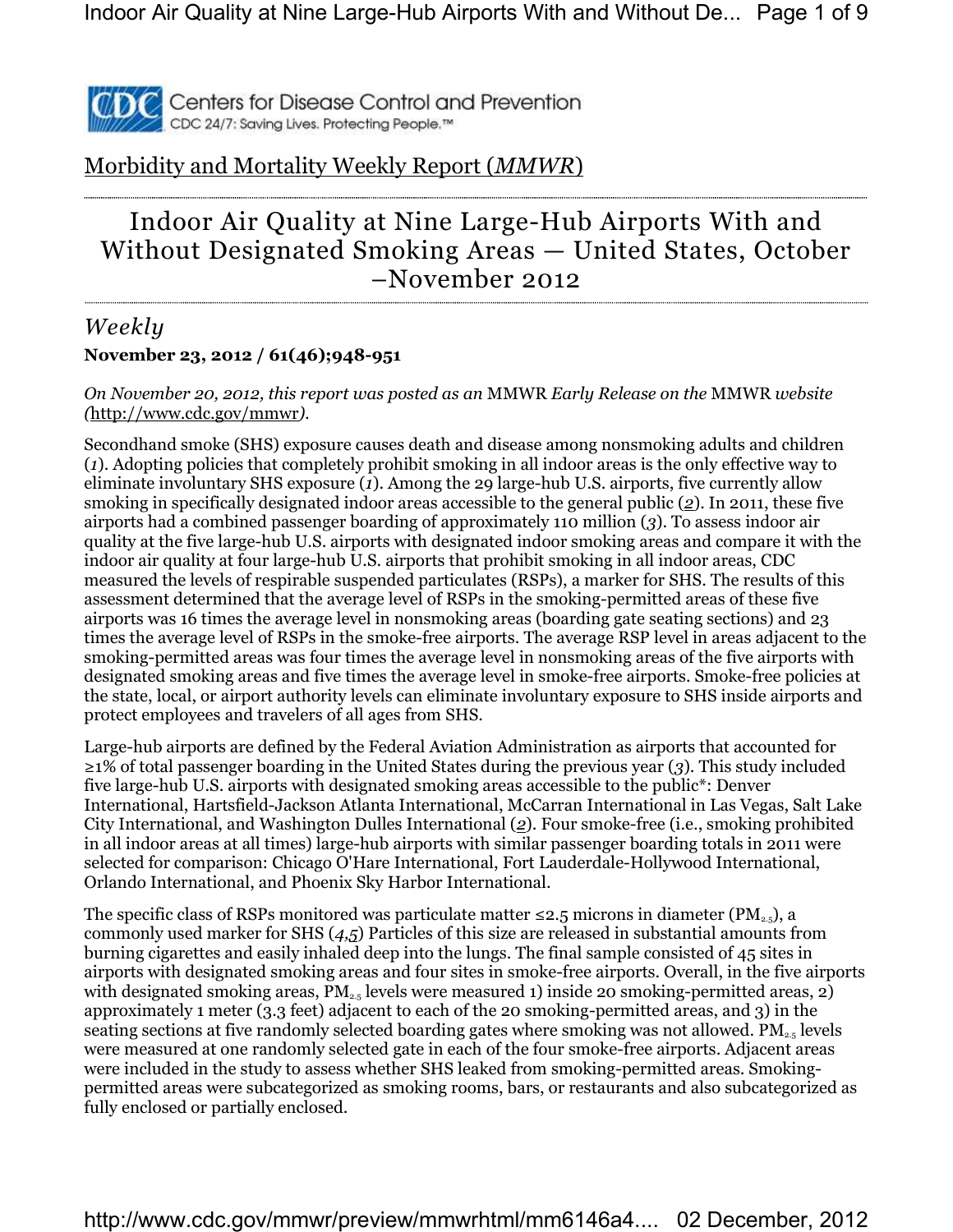Data were collected during October 19–November 1, 2012, by one person during 1 day at each airport between the hours of 7 a.m. and 11 p.m. The median time spent at each site was 30 minutes (range: 20– 90 minutes). An air monitor<sup>†</sup> was used to log PM<sub>2.5</sub> at 1-minute intervals, using a calibration factor of 0.32 and a flow rate of 1.7 L/min (*4*). The first and last 1-minute measurements were discarded, and the remaining data points were averaged to compute the mean  $PM_{2.5}$  level at each site. Data on 5-minute interval counts of the number of persons and the number of burning cigarettes in each smokingpermitted area also were collected. Sampling was conducted discreetly in order not to alter the occupants' smoking behavior. Smoker density was calculated by dividing the average number of burning cigarettes by the estimated room volume and expressed as the number of burning cigarettes per 100 m3. Spearman's correlation coefficient (ρ) was calculated to assess the relationship between smoker density and PM2.5 (p<0.05). A two-sample t*-*test was conducted to assess the statistical significance of differences between average  $PM_{2.5}$  levels (p<0.05).

The overall average PM<sub>2.5</sub> level in smoking-permitted areas was 188.7 μg/m3 (range: 29.1–555.3), and the average PM<sub>2.5</sub> level in areas adjacent to smoking-permitted areas was  $43.7 \,\mu g/m3$  (range: 2.1–230.0). The average PM<sub>2.5</sub> level in nonsmoking areas of airports with designated smoking areas was 11.5µg/m3 (range: 2.2–29.0), and the average  $PM_{2.5}$  level in smoke-free airports was 8.0  $\mu$ g/m<sup>3</sup> (range: 2.0–15.2). The difference between the average level in the nonsmoking areas of airports with designated smoking areas and the average level in smoke-free airports was not statistically significant (Table, Figure 1).

The average  $PM_{2.5}$  level in the four smoking-permitted bars and restaurants was  $276.9 \mu g/m3$  (range: 73.5–555.3), whereas the average PM<sub>2.5</sub> level in the 16 smoking rooms was 166.6  $\mu$ g/m<sup>3</sup> (range: 29.1– 382.3). The median of the average number of persons in smoking-permitted areas was 9.3 (range: 2.7– 101.7). The median of the average number of burning cigarettes was 7.2 (range: 2.8–56.3) (Table).

The average PM<sub>2.5</sub> level in areas adjacent to partially enclosed smoking-permitted areas (82.5  $\mu$ g/m<sup>3)</sup> was higher than the average PM2.5 in areas adjacent to fully enclosed smoking-permitted areas (30.8 *µ*g/m3) (p<0.05). Smoker density was strongly correlated with  $PM_{2.5}(\rho=0.81, p<0.05)$  (Figure 2).

# Reported by

*Brian King, PhD, Michael Tynan, Gabbi Promoff, MA, Steve Babb, MPH, Office on Smoking and Health, National Center for Chronic Disease Prevention and Health Promotion; Jonetta L. Johnson, PhD, Israel Agaku, DMD, EIS officers, CDC. Corresponding contributor: Israel Agaku,*  iagaku@cdc.gov*, 770-488-5138.*

## Editorial Note

The findings in this report indicate that workers and travelers, including children and adults, are at risk for exposure to SHS in airports with designated smoking areas. These findings are consistent with previous research that found elevated PM2.5 levels in areas adjacent to enclosed smoking-permitted areas in a medium-hub airport (*6*). There is no risk-free level of SHS exposure; even brief exposures can have immediate adverse effects on the cardiovascular and respiratory systems (*1,7*)*.*

Although smoking was prohibited on all U.S. domestic and international commercial airline flights through a series of federal laws adopted from 1988 to 2000, no federal law or policy requires airports to be smoke-free. Certain tobacco product manufacturers have promoted and paid for separately enclosed and ventilated smoking areas in airports and have opposed efforts to implement smoke-free policies in airports (*8*)*.* Most airports with designated smoking areas are explicitly exempted from state smoke-free laws or are located in states without comprehensive smoke-free laws. For example, although state laws in Colorado§ and Utah¶ prohibit smoking in indoor areas of workplaces and public places, they specifically allow designated smoking areas at airports.

Because the duration of air monitoring in each location was approximately 30 minutes, the observed PM2.5 levels cannot be compared directly to current U.S. Environmental Protection Agency average 24 hour and annual PM2.5 exposure standards (35 *µ*g/m3 and 15 *µ*g/m3, respectively) (*9*)*.* However, given that the average  $PM_{2.5}$  level in smoking-permitted bars and restaurants was 24 times the average level in nonsmoking areas of the same airports (276.9  $\mu$ g/m<sup>3</sup> versus 11.5  $\mu$ g/m<sup>3</sup>), workers in smoking-permitted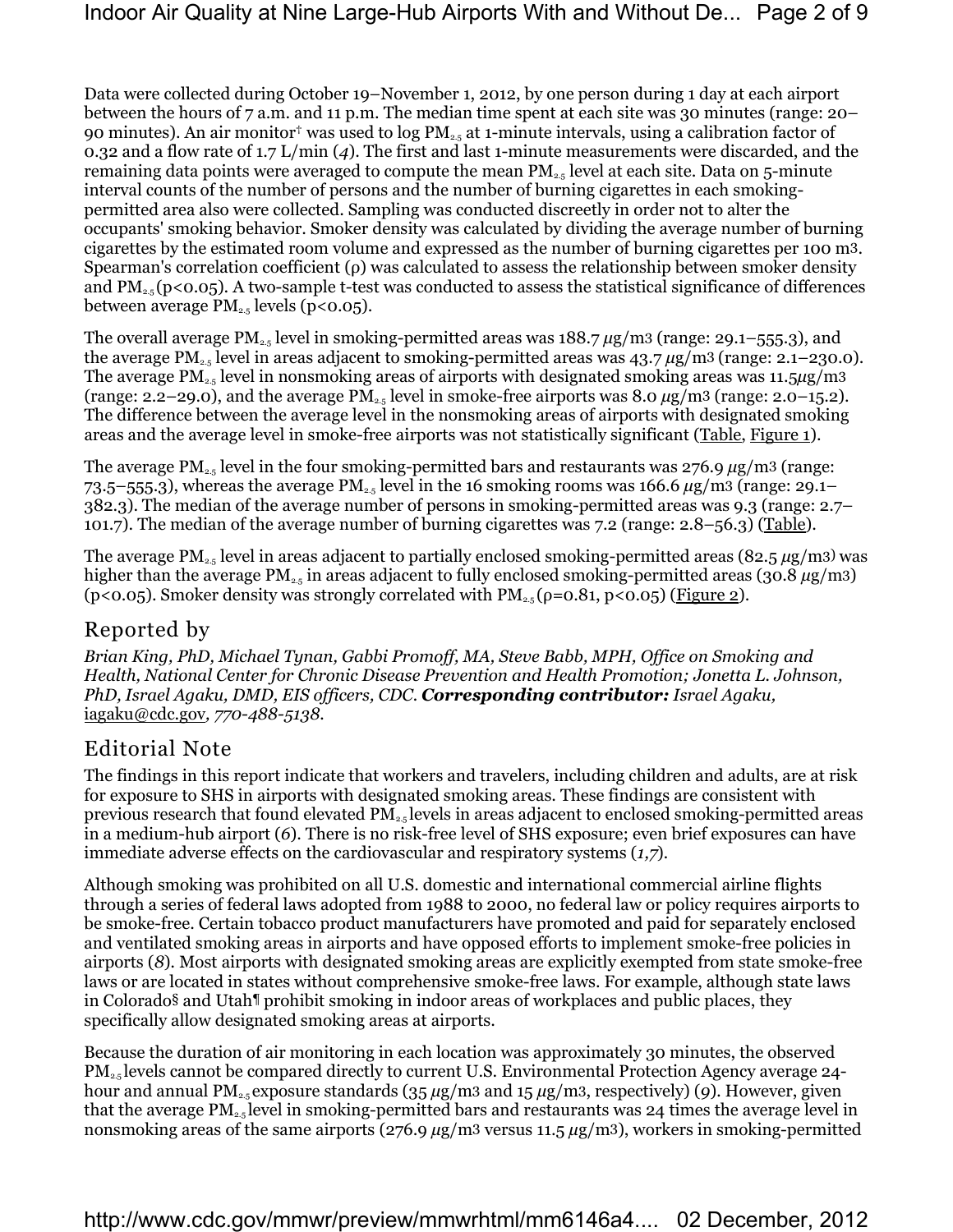areas such as bars and restaurants might be at heightened risk for SHS exposure and related health problems (*9,10*).

The findings in this report are subject to at least three limitations. First, SHS is not the only source of  $PM_{2.5}$  and  $PM_{2.5}$  levels can vary from airport to airport because of differences in elevation above sea level. However, although ambient particle concentrations and cooking are additional sources of  $PM_{2.5}$ , SHS is the largest contributor to  $PM_{2.5}$  levels in indoor settings where smoking is allowed ( $\sigma$ ). Second,  $PM_{2.5}$ levels inside and adjacent to the smoking-permitted areas were not measured simultaneously, so it was not possible to assess SHS leakage into smoking-restricted areas in real time. Finally, in very large smoking-permitted areas, the inability to count the exact numbers of occupants and burning cigarettes might have resulted in imprecise estimates.

Both employees and travelers at airports with designated smoking areas could be at risk for SHS exposure. For example, travelers who do not enter smoking-permitted areas can be exposed to SHS in adjacent areas. Employees who work in smoking-permitted restaurants and bars, or who are required to enter smoking-permitted areas for cleaning, maintenance, or other reasons, also are at risk for SHS exposure. In addition, children who are allowed to enter or wait near smoking-permitted areas might be at risk for SHS exposure. Completely eliminating smoking inside airports is the only way to eliminate SHS exposure for nonsmoking workers and travelers of all ages (*1*).

### Acknowledgments

Kenneth Ray, MPH, Tobacco Use Prevention Program, Div of Public Health, Georgia Dept of Human Resources. Cherie Drenzek, DVM, Georgia Dept of Public Health. Courtney Ward, MPA, Bur of Tobacco and Chronic Disease; Kenneth Komatsu, MPH, Arizona Dept of Health Svcs. Jill Bednarek, MSW, Lisa Miller, MD, Colorado Dept of Public Health and Environment. Gregg Smith, Bur of Tobacco Free Florida; Carina Blackmore, DVM, PhD, Florida Dept of Health. Conny Moody, MBA, Gail De Vito, MPA, Office of Health Promotion, Illinois Dept of Public Health. Patricia Rowley, Office of Epidemiology, Southern Nevada Health District; Karla Bee, MPH, Tobacco Program; Ihsan Azzam, MD, PhD, Nevada Dept of Health and Human Svcs. Janae Duncan, MPA, Tobacco Prevention and Control Program; Robert Rolfs, MD, Utah Dept of Health. Myra Shook, MPH, Karen Ramley, MD, David Trump, MD, Virginia Dept of Health. Constantine Vardavas, MD, PhD, Harvard School of Public Health, Boston, Massachusetts. Joanna Watson, DPhil, EIS Officer, CDC.

### References

- 1. US Department of Health and Human Services. The health consequences of involuntary exposure to tobacco smoke: a report of the Surgeon General. Atlanta, GA: US Department of Health and Human Services, CDC; 2006. Available at http://www.surgeongeneral.gov/library/secondhandsmoke/report/fullreport.pdf  $\blacksquare$   $\blacksquare$ . Accessed November 16, 2012.
- 2. CDC. Smoking restrictions in large-hub airports—United States, 2002 and 2010. MMWR 2010;59:1484–7.
- 3. Federal Aviation Administration. Passenger boarding (enplanement and all-cargo data for U.S. airports. Washington, DC: US Department of Transportation, Federal Aviation Administration; 2011. Available at http://www.faa.gov/airports/planning\_capacity/passenger\_allcargo\_stats/passenger/index.cfm?

 $\overline{year=2010}$   $\overline{w}$ . Accessed November 16, 2012.

- 4. Connolly GN, Carpenter CM, Travers MJ, et al. How smoke-free laws improve air quality: a global study of Irish pubs. Nicotine Tob Res 2009;11:600–5.
- 5. CDC. Indoor air quality in hospitality venues before and after implementation of a clean indoor air law—western New York, 2003. MMWR 2004;53:1038–41.
- 6. Lee K, Hahn EJ, Robertson L, Whitten L, Jones LK, Zahn B. Air quality in and around airport enclosed smoking rooms. Nicotine Tob Res 2010;12:665-8.
- 7. Institute of Medicine. Secondhand smoke exposure and cardiovascular effects: making sense of the evidence. Washington, DC: The National Academies Press; 2009. Available at http://www.iom.edu/reports/2009/secondhand-smoke-exposure-and-cardiovascular-effectsmaking-sense-of-the-evidence.aspx  $\mathbb F$ . Accessed November 16, 2012.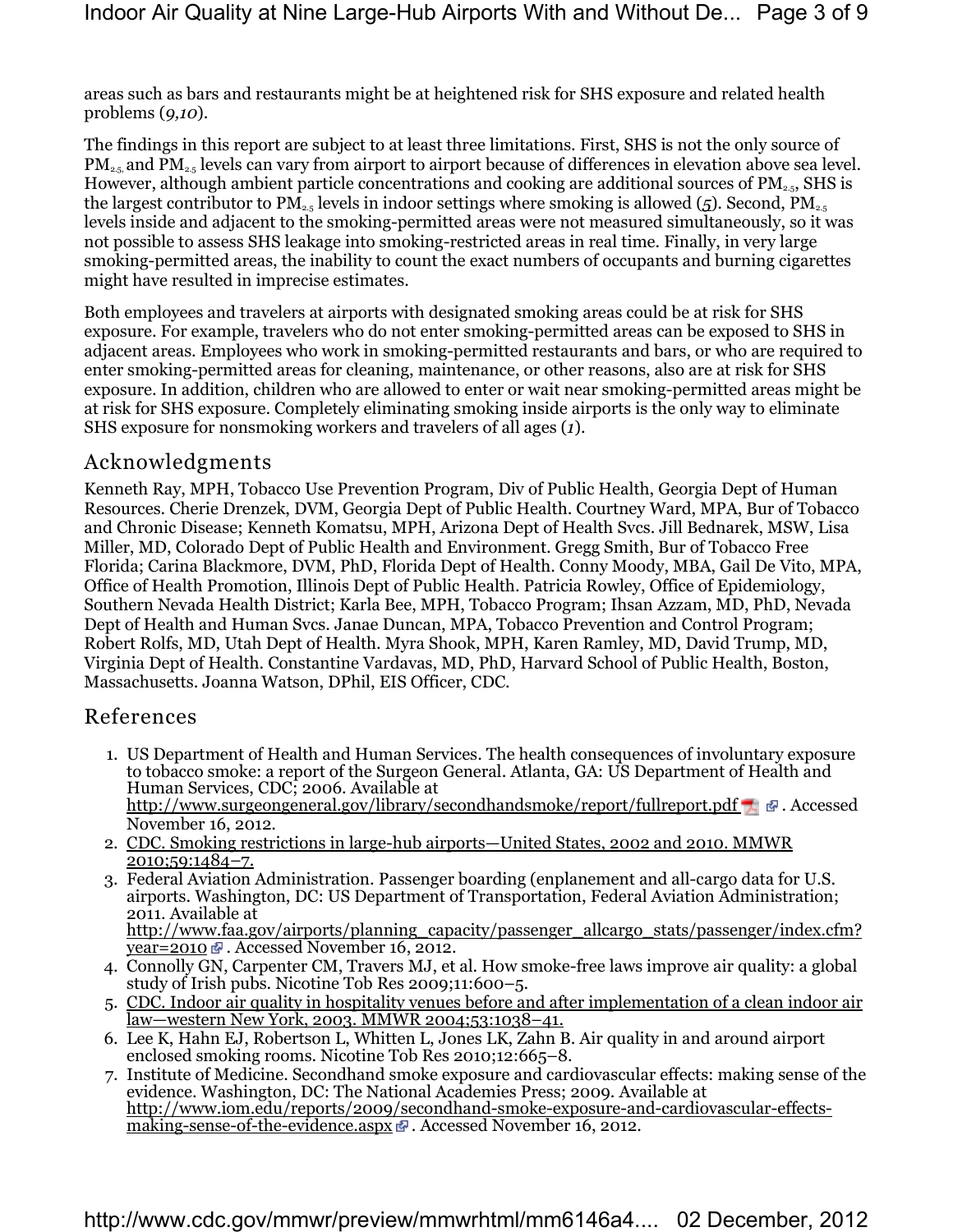- 8. Legacy Tobacco Documents Library. Airport strategy plan, 1990. San Francisco, California: University of California, San Francisco. Available at http://legacy.library.ucsf.edu/tid/ajm30c00 . Accessed November 16, 2012.
- 9. US Environmental Protection Agency. Area designations for 2006 24-hour fine particle (PM2.5) standards. Washington, DC: US Environmental Protection Agency; 2006. Available at http://www.epa.gov/pmdesignations/2006standards/index.htm # . Accessed November 16, 2012.
- 10. Hahn EJ. Smokefree legislation: a review of health and economic outcomes research. Am J Prev Med 2010; 39(6 Suppl  $\tilde{1}$ ):S66–76.

\* Two other large-hub airports, Dallas/Fort Worth International and Charlotte Douglas International, have designated smoking areas, but were excluded from this study because those areas are not accessible to the general public.

† The air monitor used was a TSI Sidepak AM510 Personal Aerosol Monitor (TSI, Inc., St. Paul, Minnesota). The Sidepak was calibrated against a SHS-calibrated nephelometer prior to use.

§ Colorado. Rev. Stat. Ann. § 25-14-205 (1) (f).

¶ Utah Code Ann. § 26-38-3 (2) (c).

### **What is already known on this topic?**

Exposure to secondhand smoke (SHS) causes disease and death among nonsmokers, and there is no risk-free level of SHS exposure. Among the 29 large-hub airports in the United States, five currently have specifically designated indoor smoking areas accessible to the general public.

### **What is added by this report?**

An assessment of air quality at the five large-hub airports with designated indoor smoking areas found that restriction of smoking to designated areas is not effective in eliminating SHS exposure. The average level of particulate matter ≤2.5 microns in diameter (PM<sub>2.5</sub>) in smoking-permitted areas was 188.7 *µ*g/m3 (range: 29.1 *µ*g/m3 to 555.3 *µ*g/m3). The average PM2.5 level in areas adjacent to smokingpermitted areas was 43.7 *µ*g/m3 (range: 2.1*–*230.0).

#### **What are the implications for public health practice?**

Employees and travelers of all ages face exposure to SHS both inside and adjacent to smoking-permitted rooms, restaurants, and bars in airports. Smoke-free policies that completely eliminate smoking inside airports are the only way to fully protect nonsmoking employees and travelers from SHS exposure.

| TABLE. Levels of $PM_{25}$ in nine large-hub airports with and without designated indoor<br>smoking areas,* by sampled area $(N = 49)$ – United States, October–November 2012 |                                     |                                 |                                                    |                                                                                    |                                                                                                                        |                                                                             |  |  |
|-------------------------------------------------------------------------------------------------------------------------------------------------------------------------------|-------------------------------------|---------------------------------|----------------------------------------------------|------------------------------------------------------------------------------------|------------------------------------------------------------------------------------------------------------------------|-----------------------------------------------------------------------------|--|--|
| Area                                                                                                                                                                          | <b>Average</b><br>no. of<br>persons | Average<br>no. of<br>cigarettes | No. of<br>burning<br>cigarettes<br>per 100<br>$m3$ | <b>Mean PM</b> <sub>2.5</sub><br>in smoking<br>-permitted<br>areas<br>$(\mu$ g/m3) | <b>Mean PM</b> <sub>2.5</sub><br>in areas<br>adjacent to<br>smoking-<br>permitted<br>area <sup>†</sup><br>$(\mu$ g/m3) | <b>Mean PM</b> <sub>2.5</sub><br>in<br>nonsmoking<br>areas§<br>$(\mu$ g/m3) |  |  |
| Five airports with designated smoking areas <sup>1</sup>                                                                                                                      |                                     |                                 |                                                    |                                                                                    |                                                                                                                        |                                                                             |  |  |
| Airport $A^{**}$                                                                                                                                                              |                                     |                                 |                                                    |                                                                                    |                                                                                                                        |                                                                             |  |  |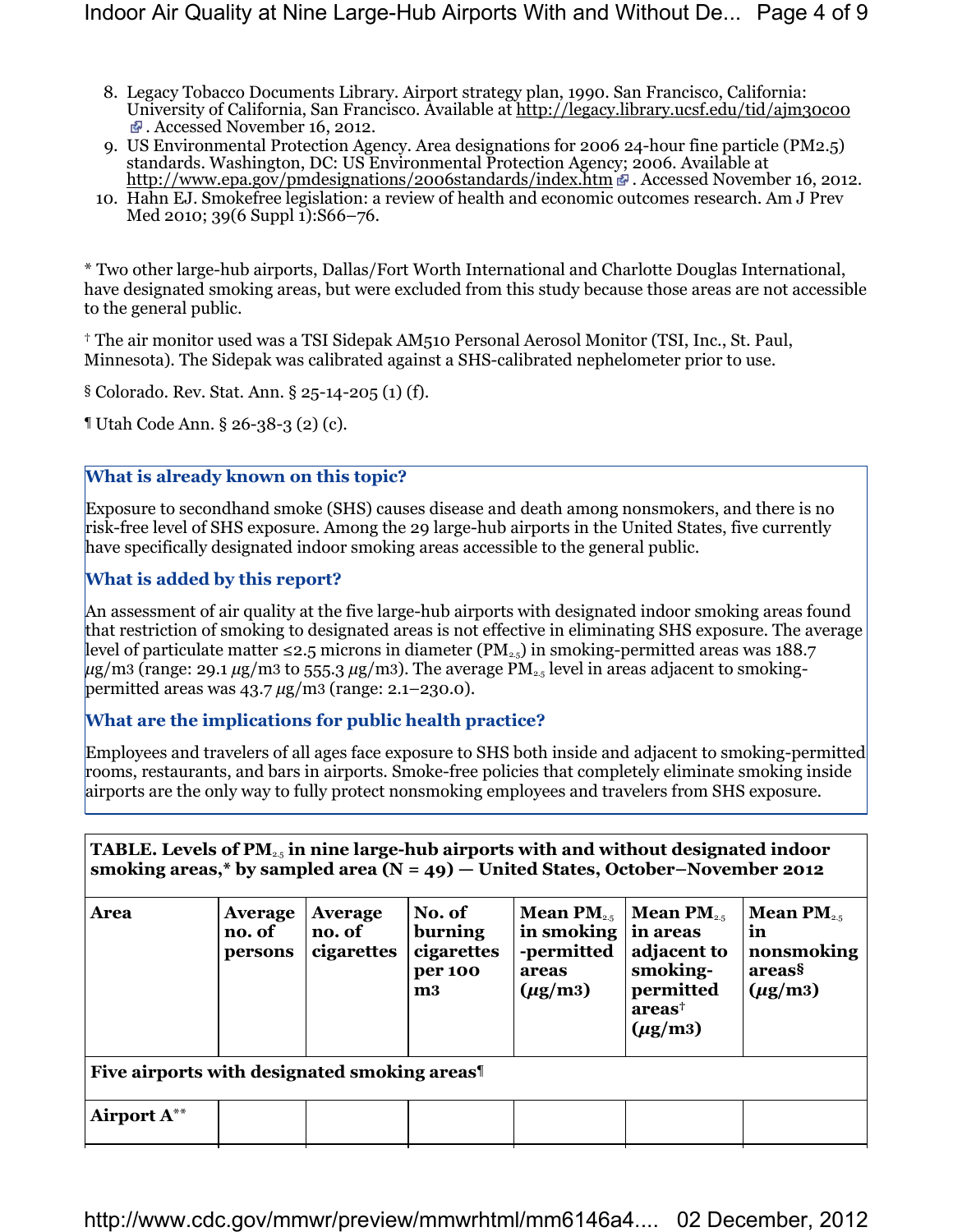| 6.2   | 2.3  | 0.8 | 73.5  | 44.9 | n/a  |
|-------|------|-----|-------|------|------|
| 101.7 | 56.3 | 7.8 | 555.3 | 60.2 | n/a  |
| 26.5  | 13.0 | 9.9 | 322.0 | 41.1 | n/a  |
| 44.8  | 23.9 | 6.2 | 316.9 | 48.7 | n/a  |
| 49.0  | n/a  | n/a | n/a   | n/a  | 29.0 |
|       |      |     |       |      |      |
|       |      |     |       |      |      |
| 4.5   | 3.8  | 1.9 | 184.2 | 3.2  | n/a  |
| 3.5   | 2.8  | 1.4 | 165.9 | 4.5  | n/a  |
| 8.5   | 5.7  | 3.1 | 215.1 | 8.2  | n/a  |
| 8.2   | 5.0  | 0.8 | 149.3 | 3.1  | n/a  |
| 6.2   | 4.3  | 1.8 | 178.6 | 4.8  | n/a  |
| 38.7  | n/a  | n/a | n/a   | n/a  | 3.0  |
|       |      |     |       |      |      |
|       |      |     |       |      |      |
| 4.5   | 1.8  | 0.3 | 29.1  | 2.1  | n/a  |
| 5.0   | 2.5  | 0.3 | 38.2  | 2.8  | n/a  |
|       |      |     |       |      |      |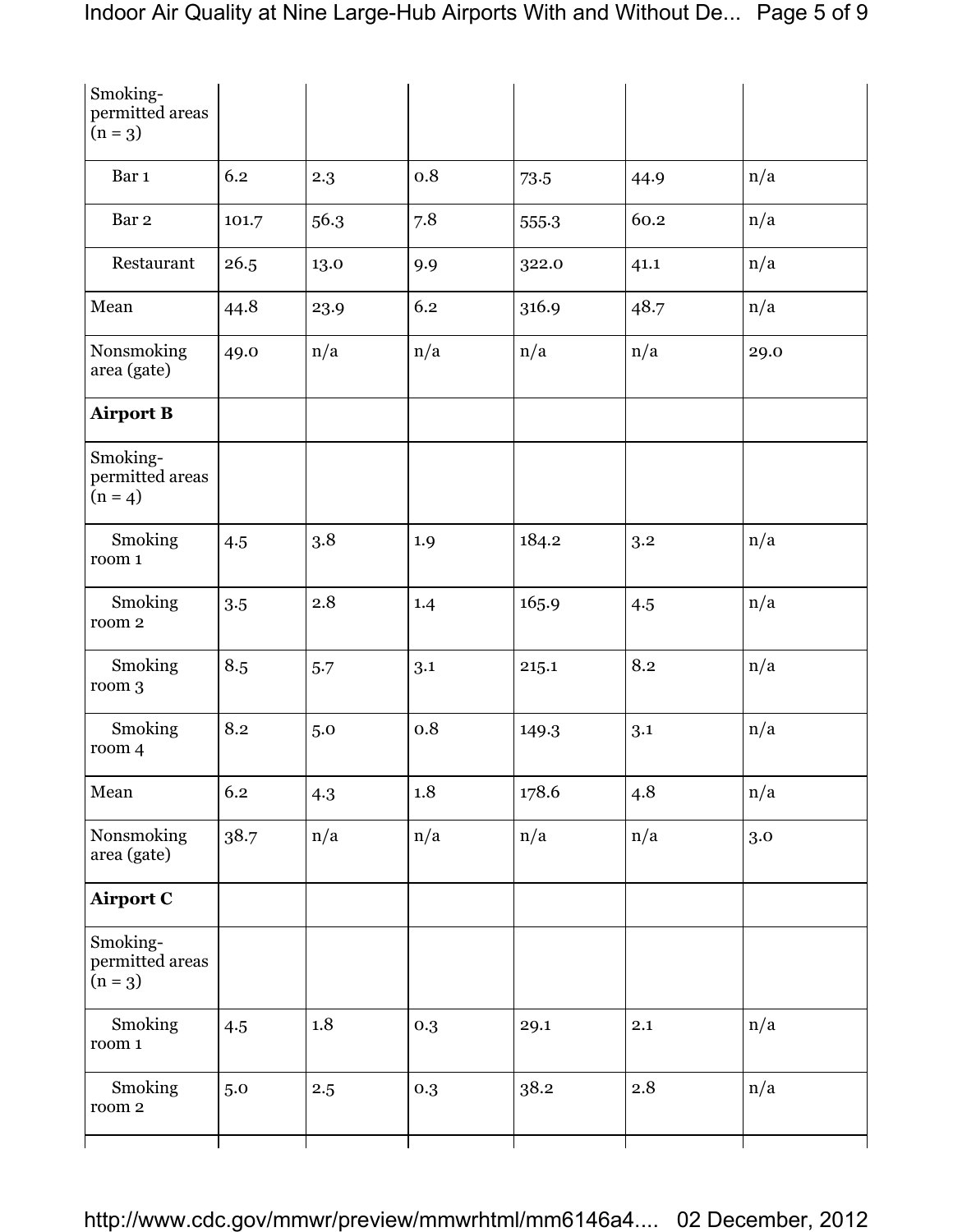| Smoking<br>room 3                        | 6.7  | 4.0  | 0.8 | 79.4  | 7.3   | n/a     |
|------------------------------------------|------|------|-----|-------|-------|---------|
| Mean                                     | 5.4  | 2.8  | 0.5 | 48.9  | 4.1   | n/a     |
| Nonsmoking<br>area (gate)                | 4.8  | n/a  | n/a | n/a   | n/a   | $2.2\,$ |
| <b>Airport D</b>                         |      |      |     |       |       |         |
| Smoking-<br>permitted areas<br>$(n = 5)$ |      |      |     |       |       |         |
| Smoking<br>room $1^{++}$                 | 10.0 | 7.3  | 1.9 | 171.7 | 81.1  | n/a     |
| Smoking<br>room $2^{++}$                 | 16.2 | 12.7 | 3.5 | 148.9 | 107.2 | n/a     |
| Smoking<br>room $3^{++}$                 | 9.5  | 6.7  | 2.0 | 103.4 | 70.1  | n/a     |
| Smoking<br>room $4^{++}$                 | 2.7  | 2.5  | 1.7 | 95.4  | 112.5 | n/a     |
| Smoking<br>room 5                        | 9.3  | 7.0  | 4.9 | 161.5 | 43.3  | n/a     |
| Mean                                     | 9.5  | 7.2  | 2.8 | 136.2 | 82.8  | n/a     |
| Nonsmoking<br>area (gate)                | 18.3 | n/a  | n/a | n/a   | n/a   | 19.2    |
| <b>Airport E</b>                         |      |      |     |       |       |         |
| Smoking-<br>permitted areas<br>$(n = 5)$ |      |      |     |       |       |         |
| Smoking<br>room 1                        | 4.8  | 3.9  | 1.4 | 224.0 | 5.0   | n/a     |
| Smoking<br>room 2                        | 17.1 | 9.3  | 3.4 | 245.3 | 2.3   | n/a     |
| Smoking<br>room 3                        | 19.3 | 14.7 | 5.4 | 271.6 | 3.2   | n/a     |
|                                          | 21.0 | 15.3 | 5.6 | 382.3 | 230.0 | n/a     |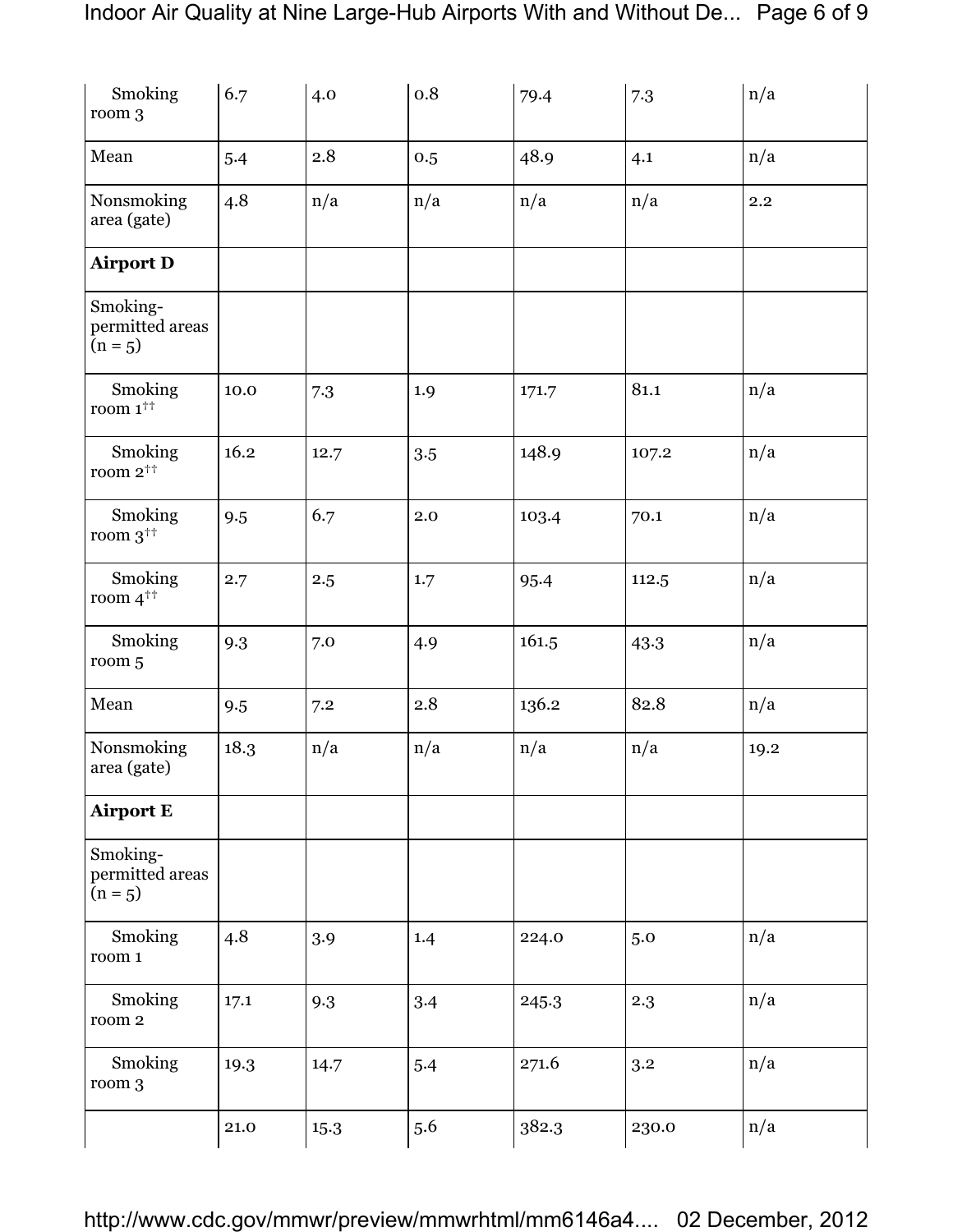| Smoking<br>room $4^{\dagger \dagger}$                                  |      |      |     |                         |                         |                         |
|------------------------------------------------------------------------|------|------|-----|-------------------------|-------------------------|-------------------------|
| Bar 1                                                                  | 73.5 | 31.2 | 2.8 | 156.9                   | 41.6                    | n/a                     |
| Mean                                                                   | 27.1 | 14.9 | 3.7 | 256.0                   | 56.4                    | n/a                     |
| Nonsmoking<br>area (gate)                                              | 37.0 | n/a  | n/a | n/a                     | n/a                     | 4.2                     |
| <b>Overall mean</b><br>(all smoking-<br>permitted<br>$areas, n = 20)$  | 17.9 | 10.4 | 3.0 | 188.7                   | 43.7                    | $\mathbf{n}/\mathbf{a}$ |
| <b>Overall mean</b><br>(all<br>nonsmoking<br>areas [gates],<br>$n = 5$ | 29.6 | n/a  | n/a | $\mathbf{n}/\mathbf{a}$ | n/a                     | 11.5                    |
| <b>Four smoke-</b><br>free airports                                    |      |      |     |                         |                         |                         |
| Airport F (gate)                                                       | 52.0 | n/a  | n/a | n/a                     | n/a                     | 15.2                    |
| Airport G (gate)                                                       | 23.1 | n/a  | n/a | n/a                     | n/a                     | 4.9                     |
| Airport H (gate)                                                       | 6.0  | n/a  | n/a | n/a                     | n/a                     | 2.0                     |
| Airport I (gate)                                                       | 41.0 | n/a  | n/a | n/a                     | n/a                     | 10.0                    |
| <b>Overall mean</b><br>(all smoke-<br>free airports,<br>$n = 4$        | 30.5 | n/a  | n/a | $\mathbf{n}/\mathbf{a}$ | $\mathbf{n}/\mathbf{a}$ | 8.0                     |

**Abbreviations:** PM<sub>2.5</sub> = particulate matter ≤2.5 microns in diameter;  $n/a$  = not applicable; n = number of areas sampled.

\* The five airports with smoking areas were Denver International, Hartsfield-Jackson Atlanta International, McCarran International in Las Vegas, Salt Lake City International, and Washington Dulles International. Four smoke-free airports were matched to the airports with designated smoking areas based on similar passenger boarding reported by the Federal Aviation Administration for 2011: Chicago O'Hare International, Fort Lauderdale-Hollywood International, Orlando International, and Phoenix Sky Harbor International.

† PM2.5 in adjacent smoking-permitted areas was measured at approximately 1 meter (3.3 feet) from the entrance of the smoking permitted areas with the air monitor positioned around the breathing zone.

§ One gate was sampled for each of the nine airports. Gate measurements were taken in the seating section of a randomly selected boarding gate.

¶ Because one airport had a large number of designated smoking areas, a random sample of smoking areas was used. In the other four airports with designated smoking areas, data were collected in all smoking-permitted areas.

\*\* Letters represent de-identified airports.

†† Partially enclosed smoking rooms (open entrances with no doors). All other smoking-permitted areas were fully enclosed.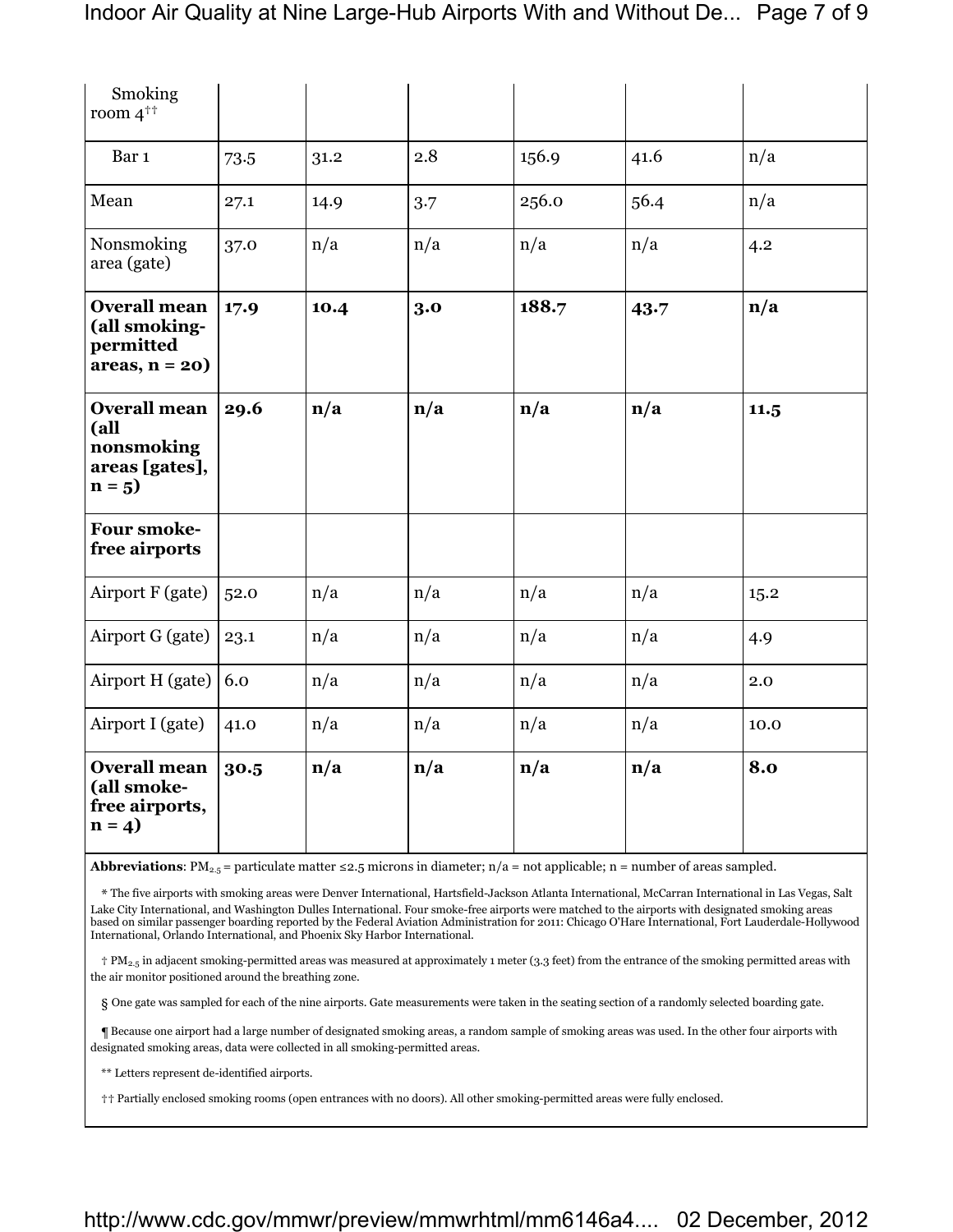### **FIGURE 1. Mean levels of PM**2.5 **in nine large-hub airports with and without designated indoor smoking areas,\* by area type — United States, October–November, 2012**



Area

**Abbreviation:**  $PM_{2.5}$  = particulate matter  $\leq 2.5$  microns in diameter.

\* The five airports with smoking areas were Denver International, Hartsfield-Jackson Atlanta International, McCarran International in Las Vegas, Salt Lake City International, and Washington Dulles International. Four smoke-free airports were matched to the airports with designated smoking areas based on similar passenger boarding reported by the Federal Aviation Administration for 2011: Chicago O'Hare International, Fort Lauderdale-Hollywood International, Orlando International, and Phoenix Sky Harbor International.

† 95% confidence interval.

§ PM2.5 levels in adjacent smoking-permitted areas were measured at approximately 1 meter (3.3 feet) from the entrances of the smoking permitted areas with the air monitor positioned around the breathing zone.

¶ Measurements were taken in the seating sections of randomly selected boarding gates.

**Alternate Text:** The figure above shows mean levels of particulate matter ≤2.5 microns in diameter  $(PM_{2.5})$  in nine large-hub airports with and without designated indoor smoking areas, by area type, in the United States during October-November, 2012. The overall average  $PM_{2.5}$  level in smoking-permitted areas was 188.7 μg/m3, compared with 11.5 μg/m3 in nonsmoking areas of the same airports.

#### **FIGURE 2. Correlation between mean PM**2.5 **and smoker density\* in five U.S. large-hub airports**† **with designated indoor smoking areas, October–November 2012**